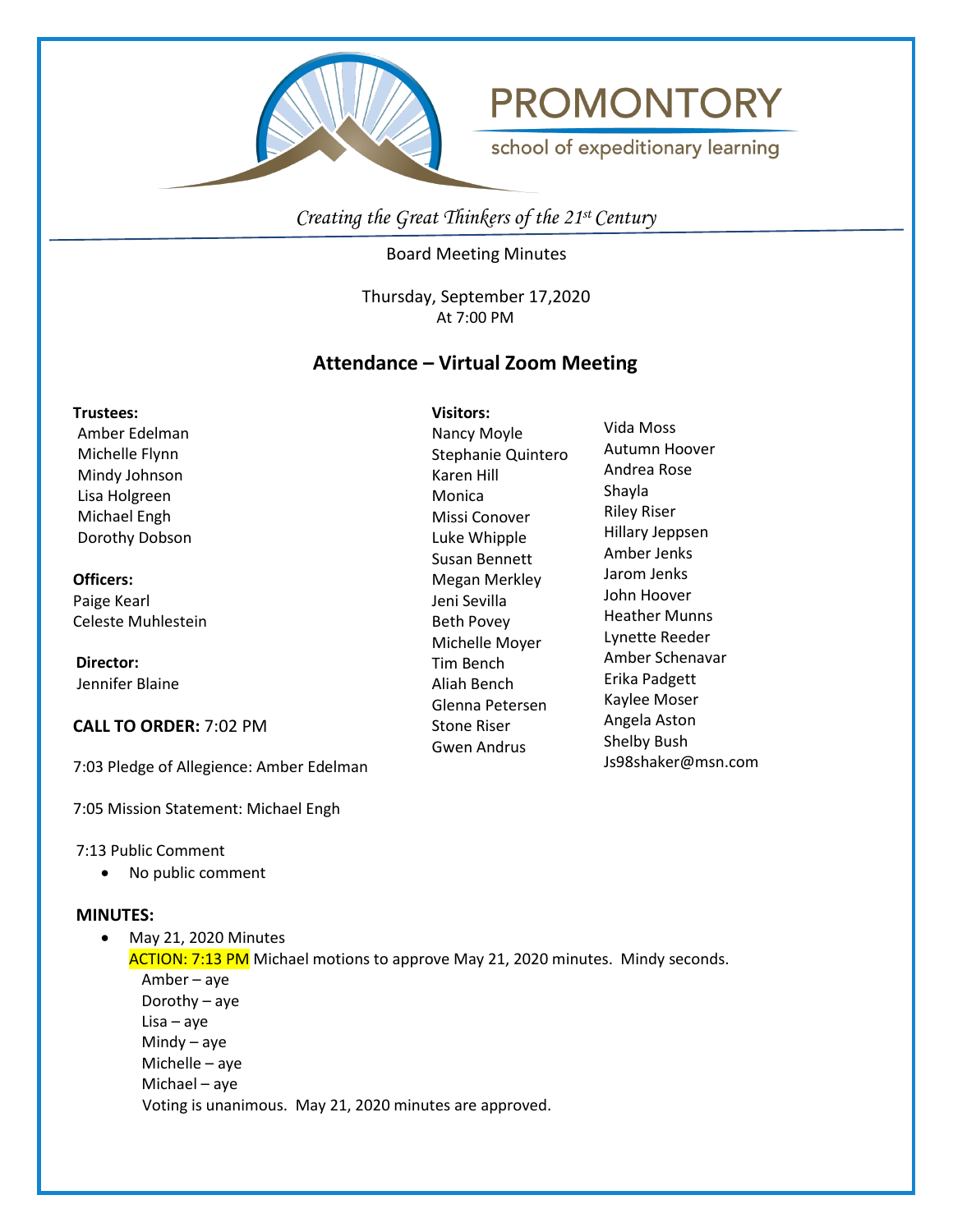# • July 17, 2020 Minutes

ACTION: 7:15 PM: Mindy motions to approve July 17, 2020 minutes. Michelle seconds.

Amber – aye Dorothy – aye Lisa – aye Mindy – aye Michelle – aye Michael – aye Voting is unanimous. July 17, 2020 minutes are approved.

### **TRAINING:** 7:16PM

• Technical difficulties. Dorothy will present training at board retreat on October  $2^{nd}$ .

### **PUBLIC COMMENT:**

- Vida Moss Parent at the school; would like to come back to school more days per week especially to ensure that her children get their special education minutes and needs met.
- Adrianne Murray Case counts are going up but that is in the college-aged population. Would like more days in school.
- Riley Riser Would like to go back to school full time; Box Elder County is in the green zone so it's not going to get any better than this. If not now, when?
- Amber Jenks Expressed gratitude for the school, teachers, board and other parents for the civility and respect shown on people who have varied opinions .
- Tim and Aleah Bench Agree with Mr. Riser and would like to come back full time.
- John Hoover Agree with Vida Moss and Mr. Riser; would like to go full time with a distance learning option to continue as has been made available.
- Heather Munns Prefers not to have children wear masks for so long during the week so if the school is going back full time would like the option to distance learn.
- Lynette Reeder there is no clear answer; appreciates so many facets of the decision for parents and teachers; is undecided as to what is best.
- Shelby Bush and Angela Aston Recommend waiting out the flu season to see what happens with illness in the area before the school goes back to full time.
- Amber Schenavar notes the amazing things happening in classrooms where small groups and individualized attention are really happening in the very small class sizes and also allowing extra time for help on Fridays is making a real difference for students who need the extra help.
- Jarom Jenks Notes the concern that if the school goes back to five days per week too soon, then we will have to switch back to A/B days which will cause even more chaos.
- Missi Conover recommends that even if we go back full time, the school should maintain Google classroom and other platforms so that when illness and quarantines do occur then students will be able to effectively work from home
- Susan Bennett –
- Luke Whipple Would appreciate some better consistency of what the students are supposed to be doing on off days; suggests that aides watch emails throughout the day so that parent questions can be answered more in real-time so those from home are not left wondering what to do
- Erika Padgett It's difficult for parents working long days to come home and help students do homework at night and still get everyone to bed at a good time; would like to go back to school full time.

# **FINANCE UPDATE:** 7:51 PM: Brian Cates from Red Apple

- Budget Summary –Not a lot of operating expenses so far. Good finance meeting this week and talked about line items and where we are.
- Finance committee and admin trying to navigate this 2020 year. We are at a 10% operating margin right now. Cash position healthy. We have fair amount of fund invested in PTIF. Return on that as we have discussed has gone down on each month from start of pandemic.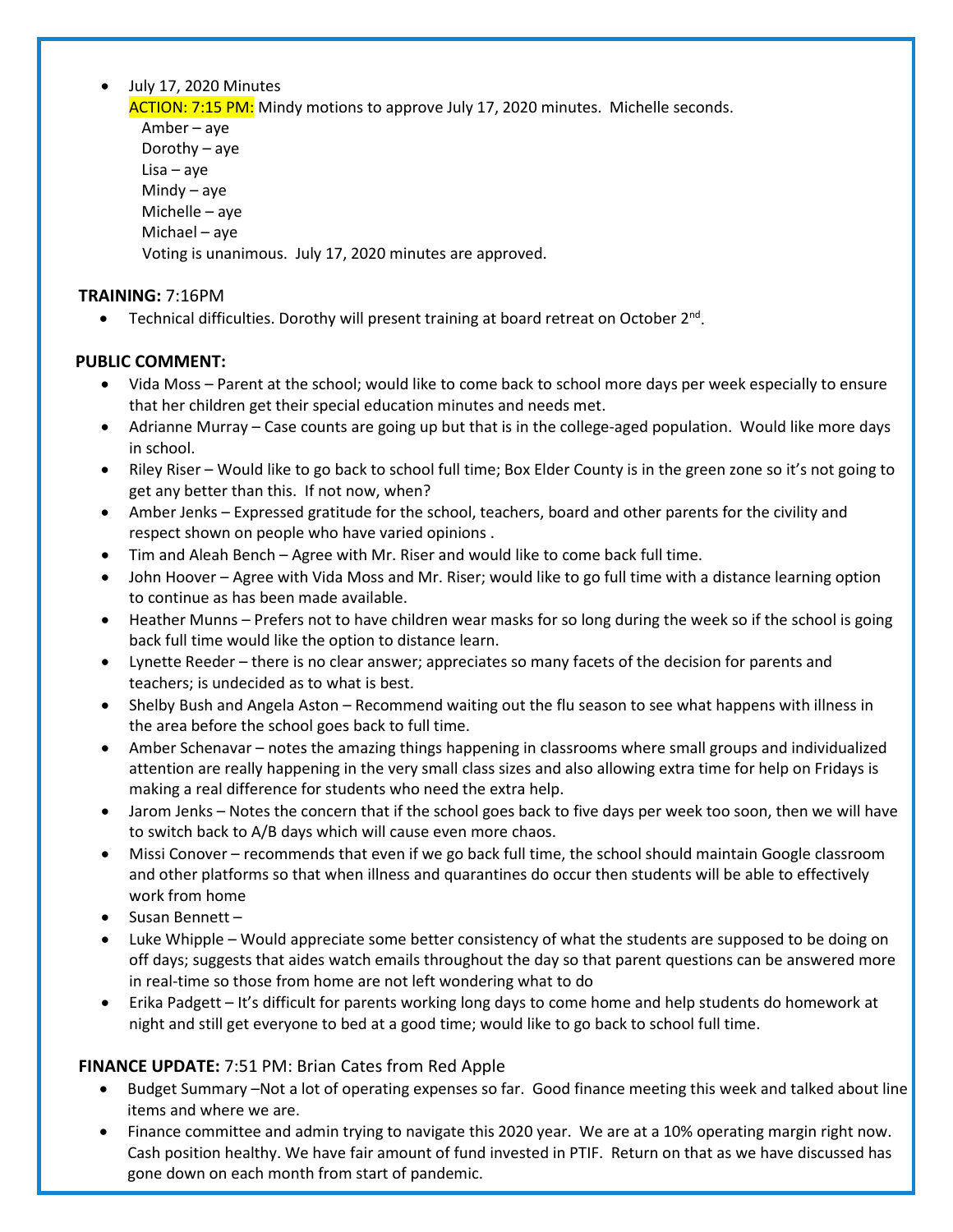- Enrollment was 438 but is projected to go higher. Jennifer will talk about this in the director's report.
- In a year like this we communicate as much as we can and take what comes and try to adjust as best we can in order to ensure a sustainable financial picture at Promontory School.
- No questions for Brian.

### **BUSINESS ITEMS:** 7:55 PM

- Fall Retreat: Twice per year the board is required to have training on board matters. We also redo our goals and charter agreement goals during the retreat. The retreat normally lasts about the length of a school day.
	- $\circ$  Doodle Poll from Dorothy shows that Friday, October 2<sup>nd</sup> is the only date that worked for everyone
	- o We will do the retreat from 9am-2pm at the school; if things change with Covid, we will change it to a Zoom meeting.
- COVID Update 7:58 PM Jennifer Blaine
	- $\circ$  Box Elder County is now in the "green" zone. The BRHD reported today that we had 26 new cases in the area but that was expected due to Labor Day.
	- $\circ$  PSEL has had one case in a staff member and 0 in students since August 1st.
	- $\circ$  The low case count in the school is being attributed to diligence of staff and students to follow through with our risk mitigation measures and to lots of good luck.
	- $\circ$  Jennifer feels very fortunate to have started with a split A/B schedule. She is thankful to the families and teachers for the sacrifice and feels we are in a good place do to what we have done.
	- o Survey Results:
		- Parents 1 response per student: enrollment is 438 and we have 75 distance learners which means with 339 responses we had an almost 100% response rate. 63.4% of parents would like to switch back to full days at school. 36.6% of parents would like to keep the A/B schedule.
		- Teachers 40.5% of teachers and staff would like to go back to full days while 59.3% of teachers and staff would like to keep the A/B schedule.
	- Dorothy notes that she has been an educator since 1974 and this is the hardest situation she has ever seen, both for families and for teachers. She read all of the comments from parents and staff and there were no comments that she disagreed with. This means to her that there is no perfectly right answer for everyone. She appreciates people who understand that and are doing their best to be patient no matter what decisions are made. It's really important to realize that even if we have differing opinions, we are on the same side. We all want what's best for kids, teachers, and families. How get to this, we just don't know for sure.
	- o Amber says: Thank you. Everyone at Promontory is good at respecting each other's views and we teach our kids that. We are crew not passengers. Everyone's voices are definitely valued and appreciated, and we want them to know their voice matters and has input. This decision is so hard not only to make sure students are safe but that our teachers and staff members are safe. We want students back at school and want teachers/staff safe.
	- Dorothy Not only physical safe, but the safety of knowing what you're going to do the next day and one of the parent's mentioned that they felt as though it was unfair to be switching back and forth and it's very true and something to consider as we make this decision.
	- o Jennifer: My thoughts are that we could adopt a happy medium, not all one way or all the other. Director's report is to look at 3<sup>rd</sup> grade reading and 5<sup>th</sup> grade bench-marks – reading 70% reading at grade level or above. A lot of that is attributed to families and teachers diligence last year. In  $6<sup>th</sup>$ grade math, only 23% of students were on grade level or above. There is quite a large group that is near grade level or one grade level or below. There are some gaps and some holes. So, we recognize that kids learn best at school for a consistent amount of time.
	- o Jennifer: I recommend bringing A and B groups together. Regular school Monday through Thursday. Friday allow any child below grade level be able to come from 8:20 – noon and grab lunch on the way out.
	- $\circ$  7/8 teachers have 14 distance learners out of 95 students, so those teachers need to pay attention to them as well as their in-class learners.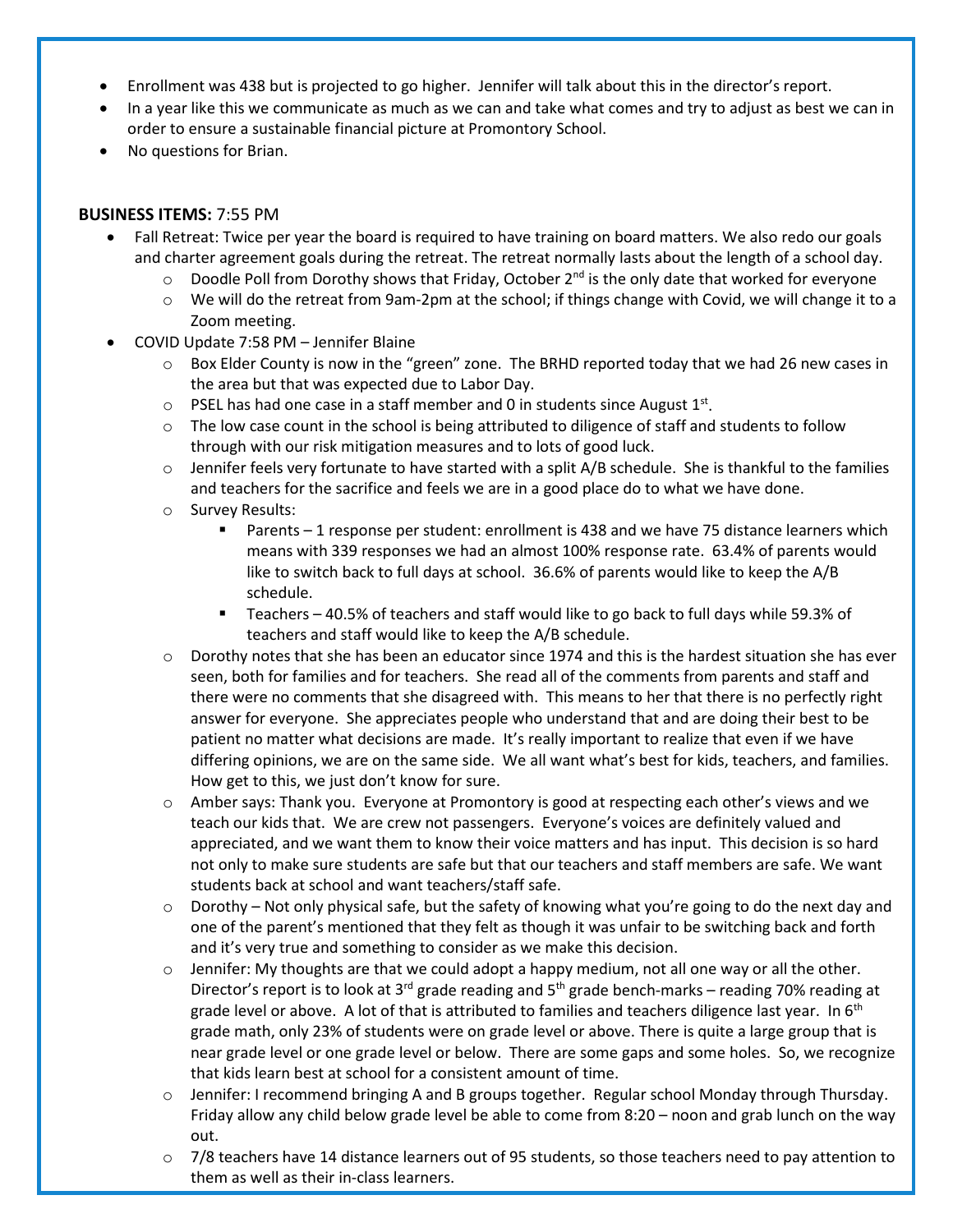- o We will continue to have the distance-learning program and allow families to join distance learning if they don't feel safe coming back four days per week. Some distance learning families would be allowed to come back. For a small group on a case-by-case basis that is OK.
- o Michael: Layout his position: He has a student at the school so feels what everyone else is feeling on the A/B schedule. Also, at work he is a supervisor and one thing he does at work is to ensure the safety of all of the employees he supervises. Whatever decision we try to make we have to take into account the health and safety of the employees. None of the safety measures were taken off when we went to green, so that is what we should be doing every day. We can't just focus on "I need my kids in the school" to where we are going back to 22-25 people in the room, so the number of people is doubled. Whatever we decide, if we bring the kids back I want to make sure that all of the teachers feel comfortable with that. We have to take measures to make teachers comfortable with that. There is no physical way to do that.
- $\circ$  Michael: I'm coming at it form "Can we guarantee the health and safety of students?" and while we are not able to guarantee it now, doubling the students in the room lessens it. We will be at a high risk of closing school for couple of weeks or going back to A/B schedule. We can go back to 4 or 5 days but then may have to switch back to A/B or school-wide remote learning. We know parents aren't good at being a teacher. I do appreciate my child's teachers. We need to make sure everyone feels comfortable. and see if everyone is OK that we might have to change it again. Michael feels the weight of how his vote will affect everyone. Everyone needs to recognize that we may have to change it.
- o Celeste: how does going back affect lunches and recesses. Is there still separation or go back to how it was last year? A little worried about germ spreading in the lunchroom and outside.
- Jennifer shows slide show from before. Lunchroom right now, they are close where they sit and eat. The norms before COVID were that they sat with their class crews. At least they are sharing germs with class crews. If we go back, the six feet is what we will give up. We can't have everyone back and maintain six-foot distance. It's physically impossible. They are going to be closer. We will wear masks and keep dividers. Thanks to Michael and John and some of the dad crew and their endless hours doing the dividers and the PoP! mom crew wearing masks. We will be giving up some things by having everyone back. Students can wash their hands and each room is sanitized daily. Outside at recess there are going to be more kids mixing. They will get to run around. They will be kept separate by grade bands, but they will be mixing at break. Michael is correct. We have to be ready to go virtual. Three cases per classroom then that class goes virtual for two weeks. Fifteen cases in the school means whole school goes virtual for two weeks. Jennifer is In awe of the staff and families.
- Jennifer: The BRHD loosened their stand on lunch and recess to 150 or less. We only have about 100 students plus staff in the lunchroom at a time. We will continue to monitor temps as people come in and sick children are required to stay home. We will continue with that part too.
- $\circ$  Mindy I will speak on the research. Her hesitancy is with the timing. Do we have enough data to jump back to four or five days so we don't have to jump back and forth? The CDC has put up indicators for COVID for making this kind of decision for whether it's safe or not. Mindy shares her screen. We are in the "lower risk" category. % of positive testing is 6.55 which is moderate risk, but the BRHD couldn't release details because of privacy but that was attributable to a "contained outbreak" that wouldn't affect the community so that would move us back down into the lower risk. So far, the mitigation measures seem to be working. Mindy asked BRHD about social distancing – if we change it and it eliminates that then he says the thing they've seen is that more people end up in quarantine. Per COVID case, they quarantine 1.7 students and in Ogden it was significantly more. When you reduce social distancing, there are more quarantines. In the three weeks in BE county that school has been going, they have not seen any cases in elementary schools (students.) Mindy thought that was reassuring since she was wondering if we had enough data. Mindy called BRHD back after parent let her know that the waste water in Brigham was being tested and evidence of Covid is increasing. They think that is linked to that contained outbreak. If we are to decide to go back, right now today, at this moment it looks like we are a lower risk. The state is not looking that way, so we have to think about that. In the future – I would like to say in two weeks reevaluate. But that's not going to work for families or teachers to keep jumping around. But the data was reassuring.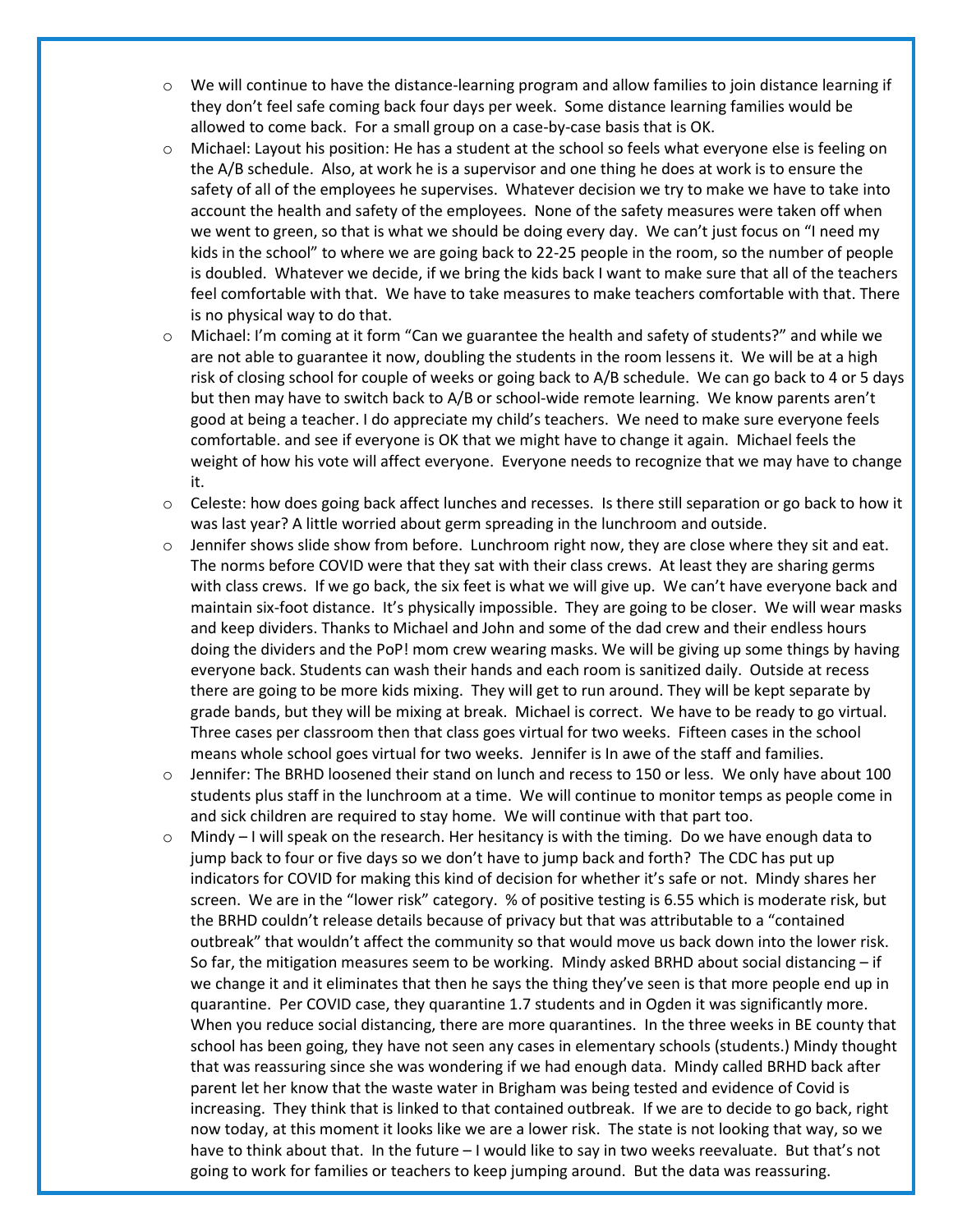- $\circ$  Jennifer: We can't turn on a dime, especially in the kitchen and ordering enough food for the students who are back. We would have to go out at least a week if not two. That is why she proposed October  $5<sup>th</sup>$  to be the date that we go to four days.
- $\circ$  Dorothy would like to see the teachers input on how long they think it will take to make the change.
- $\circ$  Jennifer: Asked them at crew circle and their response rate was a lot quicker than two weeks. SPED wanted to come back tomorrow. A lot of teachers have been very flexible, and they will do what we ask them to do. But their opinion is so valuable which is why we kept their survey separate so it really gets weighed.
- $\circ$  Mindy- happy to accommodate moving to distance learning so that people who chose A/B for health reasons can move to distance.
- o This is not a final decision. We have to be able to reevaluate as we move forward.
- $\circ$  Dorothy We have chance to try something new like this, let's take advantage of it if we see that four days is a possibility. She proposes that Friday not only used for remediation, but also for maybe a group of kids that have been doing really well and need and extra project on the higher end maybe two teachers take remediation and two teachers take the kids who need some high-end things or groups of kids working on a project that teachers could accommodate that.
- $\circ$  Jennifer: Plans in place with Jenn Dabb for some enrichment projects for kids who are caught up and could handle more.
- $\circ$  Amber: 7/8 teachers still teaching distance to about 16 students, so almost  $\frac{1}{2}$  class more they are teaching in addition. So, Friday as an option for them to have more time with their distance learners is not a benefit, but a NEEED for 7/8.
- $\circ$  Celeste As far as distance learning, is Ian Kelly able to adjust to an influx of more students?
- $\circ$  Jennifer: He has a system set up. If we are just talking about a couple of families, he'll be fine. If a lot more wanted to move, then would need to hire another aide. Mr. Kelly and his aide, Mrs. Hubbard, make a really great team.
- $\circ$  Michelle All three of my children do distance learning. Tomorrow two of them are going into the school for benchmark testing so I'm comfortable taking my kids there when there are almost no other people there. The kids like coming into the school to see their artwork and other stuff on the walls.
- $\circ$  Jen check the falcon as you come in the door so you can see a mix of what everyone's work.
- o Paige We have been out of internet service since Monday night. Issue in and of itself. Won't have it until maybe Tuesday. Even with kids not being able to log on, she doesn't like the idea of masks. But I think right now I'm hearing there is so much unknown in the next two months, we are going to have so many other viruses showing up she's wondering if it's premature to change right now. Thinking bigger picture and long-term situation.
- $\circ$  Michelle w/ lower social distancing then improved need for contact tracing then how do things mover around in the school. They are getting to play around a lot more. Are there ways that we can still keep kids in their companion crews, etc. Is contract tracing actually possible or is that a fallacy?
- $\circ$  Jennifer still very much possible. They are only still in contact with their grade band. When you give up that 6 feet of distance, then you have a lot more people to quarantine. People are considered "exposed" when they are within 6 ft of a person who has tested positive for at least 15 minutes. Those numbers are going to go up in the number of students quarantined with the number of cases.
- $\circ$  Amber By voting to come back full time, we are handing over the social distance card and people have to know that we will be looking a more quarantines. Fifteen cases in school means a two-week distance learning for everyone.
- $\circ$  Jennifer: Mask breaks are outside and children are spread out. They can then take masks off. Some teachers are doing outside instructions for that very reason. Bring those coats and sweaters to school.
- $\circ$  Lisa has her own set of thoughts, she but thinks this is so cool and she is fascinated by the perspectives and all the brains going into this. It's a beautiful thing that we have so many people here. She is concerned about yanking the schedule around. She's worried about us having to change it in a month as different viruses start kicking in. More people will be more affected in the next month or two, but that this decision tonight isn't a forever decision, but if things get bad we wouldn't have to stay on a four-five day which worries her so we can give them something consistent for as long as they can.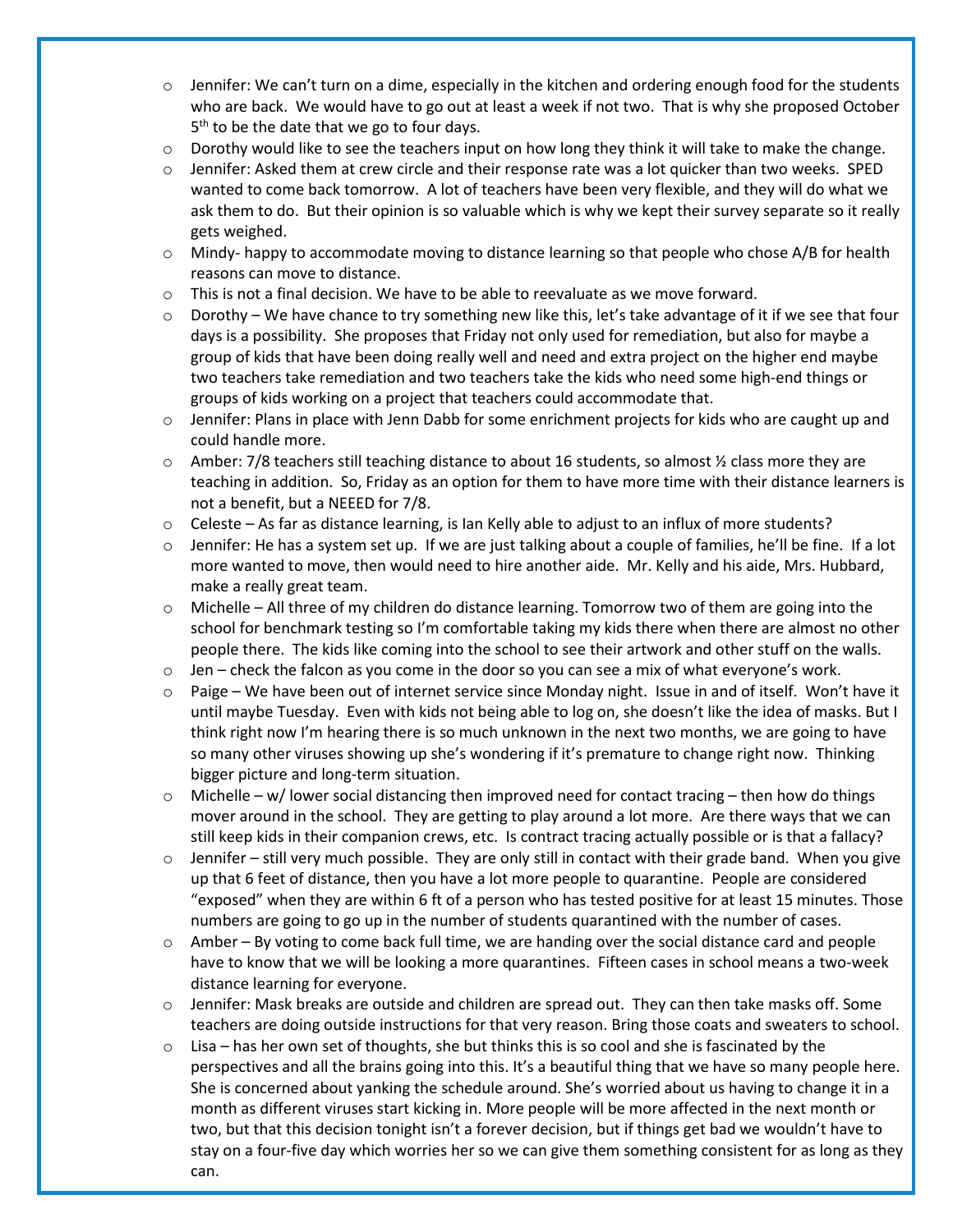- $\circ$  Lisa: But I think that Jennifer is on the ball and very informed and her love of the school and the students is going to trump everything else. If she thinks it's best then I trust her and support her in that proposal and I'll make my own choice depending on what my daughter wants to do whether it's distance learning or going to school more often. It's a shaky choice, but I'm willing to support Jennifer.
- $\circ$  Dorothy- it might be good idea to make some set dates that we take a look at how things are going so that we and parents know when things will be reevaluated. So, if we decided to stay on A/B until a certain date like Dec 1 so teachers could safely plan until that day knowing there could be change. Then switch to 4 days and say our next decision would be Feb 15. They could plan until then. It's hard to plan and to have to replan and replan is not fair.
- o Amber Unfortunately the situation not guaranteed where we can do that
- $\circ$  Dorothy Nothing set in stone, but maybe it would help give them some peace of mind.
- o Jennifer Teachers gave 2-week lesson plans to me and Gwen. We are grateful they are flexible, but don't want them to bend so much that they break.
- o Michael when is the quarter break?
- $\circ$  Dorothy Oct 27 is the quarter break of the semester. Half of the first semester.
- $\circ$  Mindy Wonders what are the logistics? Talk about in each grade band what would it look like? What if we did wait until fall break or even a week? Numbers here today are great, but state-wide we are the highest ever. What if did wait until a date and reevaluate? If go back to 4-5 days, do we have the supplies the teachers need?
- $\circ$  Amber We need to remember that our goal is not to eliminate risk, but to mitigate it best we can. If we do take the 4-day proposal, let's see what that looks like.
- o Jennifer Goes through slide show: All A/B students at school M-T w/ Fridays reserved for remediation/enrichment. Afternoon reserved for teacher meeting and prep. Why – Covid. Symptoms same as always so if sick stay home. Still distance learning.
	- Drop off and pickup still prop doors and drop off front and west sides. Temps taken at the door.
	- Breakfast still served. Free until December.
	- Visitors need temps taken and sanitize and wear masks, etc.
	- Face coverings still be wearing masks and face shields when essential they see the face of instructor. Masks still number one choice.
	- No sharing of supplies and use water bottles instead of water fountains. Lots donated from a parent.
	- Continue mindful movement. Walk down right sides of hallways. Lots of reminder partners. Turning in that social distancing ticket, but still trying to be mindful movers.
	- Lesson plans change but still be Fridays expectations so google classroom not go all the way away. Rely on the google classroom piece.
	- Recess continue and not separated on the playground with their grade band crew but not separated further than that
	- Lunch time hot and cold. Sit with crews. Grab-n-go won't need as many but still available.
	- All free through December
	- Attendance taken like normal instead of crew meetings. No mega crew because exceed 150 students. Done virtually and shared through classrooms.
	- Super crew masks enforced
	- Staff meetings virtual on Friday afternoons.
	- One person in restroom at a time continues.
	- Social distancing would not be possible in classrooms or library keep books aside and still be encouraged to do online book reviews, etc. Social distancing during story time will be hard.
	- Devices have to bring back a lot of devices from families. Distance learners would still have them, but rest of families who have those out.
	- Fieldwork continue local and outdoors.
	- Outbreak protocols continue and still have to follow thresholds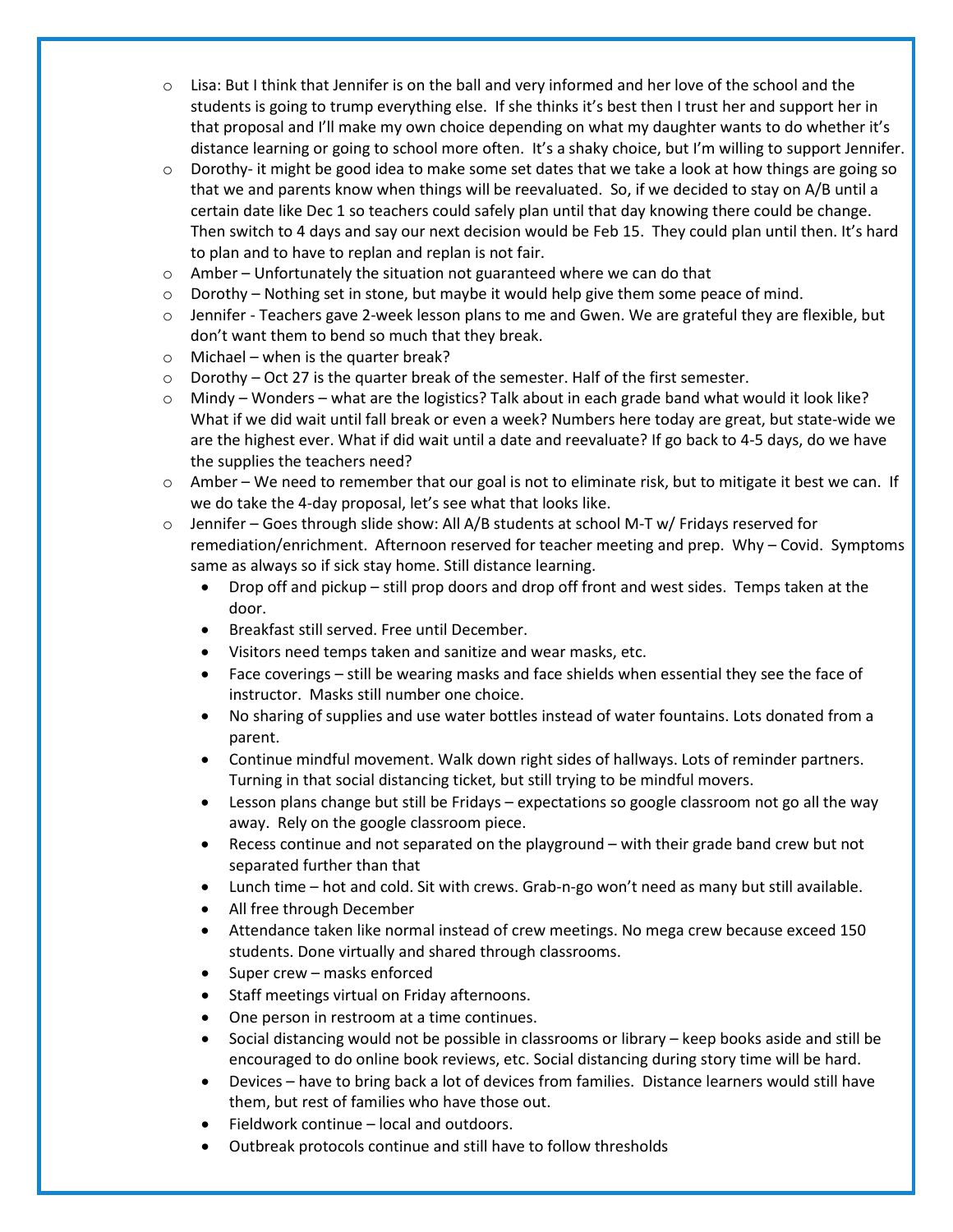- Quarantine same protocols. When positive case then HD calls Jen. Go through contact tracing and let them know or Jen, Nancy will quarantine 2 wks from exposure date around that person.
- Siblings walking each other out has been working very well.
- o Paige if go to 4 days per week, what does contact tracing look like?
- $\circ$  Amber People exposed for more than 15 minutes within 6 ft of positive tested person would go into quarantine for two weeks from date of first exposure.
- $\circ$  Jen It will be more people because more people will be there with them.
- o Paige: That is easier than "who touched what."
- o Michael after weighing all of the data and seeing trends in area, they all look really good, we are at a lower risk, but I'm still on the fence about how soon. I would rather postpone a decision for two weeks. We are just now starting to see the effects of the Labor Day spike, what that looks like in our area right now.
- o Amber Jen and I talked previously. Remind me what BRHD said about Cache Valley
- $\circ$  Jen they have been back a week longer than box elder no major outbreaks and no cases in children at elementary schools and no cases at our school. So, I don't have the data to say we have to be super careful. We have protocols but kids have masks over their eyes as much as mouths. And we have had no cases in students here.
- o Amber –We have been good at mitigating risk at school and then after school they go all over the place. So, we are not controlling those environments and then they come to school.
- $\circ$  Mindy feeling like Michael. Can see both sides. Not feeling the peace right now. I will support the four -day week but would feel more comfortable reevaluating in a couple of weeks like Michael suggested. But understand there is a lot to weigh and have empathy.
- $\circ$  Amber Feels we should shoot for the four day with the understanding that it might stay as the A/B if our numbers changed. But if outbreak in our area happens then people will have to know we would stay on the A/b schedule.
- $\circ$  Having that far out so that it would be two weeks. Lunch would have to order food ahead of time.
- $\circ$  Saying we will vote to go to the 4-day with the caveat that Oct 2<sup>nd</sup> revisit the Friday before if we see our cases increase, then we could approve it today with the understanding that if the trends start to increase we could address it then.
- $\circ$  Dorothy says yes. Likes the caveat that it's written in so that it's not a surprise to anyone if we do make the decision to stay with A/B at that point.
- $\circ$  Michelle Lisa Paige that gives us time and even do we want to plan on making the vinyl separators in the meantime?
- $\circ$  Michael it was harder by myself put out to parents and ask for help and hope that the community would step up and help do that. It's very time consuming.
- $\circ$  Celeste extra handwashing stations Do we still need to build something like that in the next two weeks?
- $\circ$  Amber Thank you to the dad crew and the time and effort that people have put in. Not quite sure if Jennifer is going to want additional vinyl dividers. Some teachers have opted out of those. Some might want to opt in since they will have a full class load. Communicate with Jennifer and Nancy to talk about the needs of teachers. As we go into four day, might be different needs.
- $\circ$  Jennifer we might need a few more, but hopefully they will let us know if we need more. Don't really need handwashing stations.
- $\circ$  Michelle agree with what Mindy said, but my kids are home where we want them. Parents know the risks of getting quarantined and maybe the week after he goes back his brother might get quarantined and as long as they aren't mad at us over that then I'm okay with monitoring and being flexible and as long as everyone understands the risks. I have heard people ask why Promontory is behind the district. I don't think Promontory is behind everyone. Places where counts are higher, they have adopted our A/B schedule and keeping the A/B schedule, so we are being progressive. I'm all for changing as long as people understand the risk potential and we'll have our fingers crossed in the meantime we'll hope that nothing goes wrong. Although we keep whatever we vote tonight, I'm ready to vote.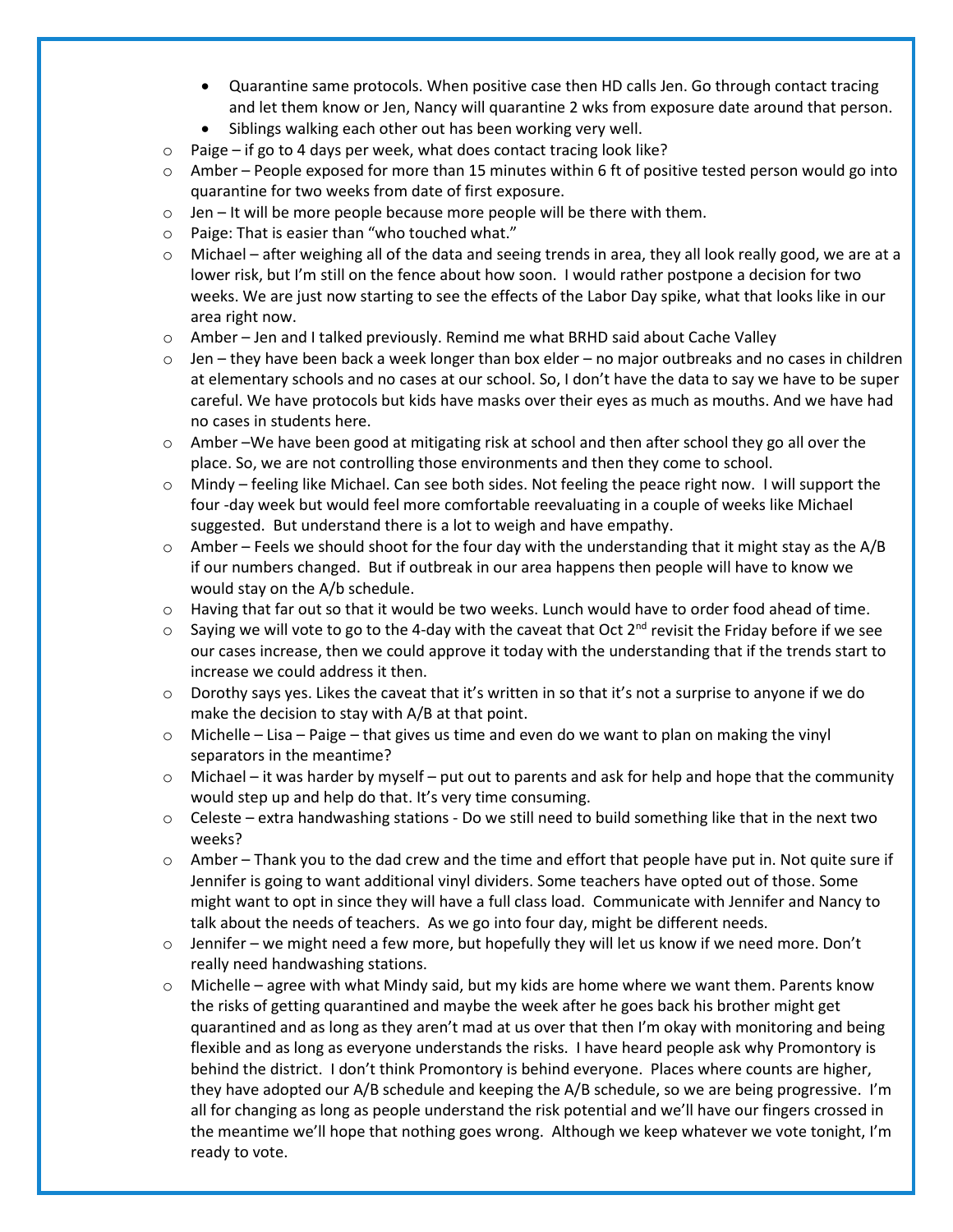- o Amber: The parent and teacher response really means a lot to Amber and kids coming to school every day keeps our doors open. On the same note, the teacher's input and them feeling safe and thinking this is a safe move for our school is just as important. We can't be our school without both students and teachers.
- $\circ$  Amber: Do we want to vote now or move ahead and give you time to think?
- $\circ$  Jennifer Is willing to take it on her shoulders. Great compromise putting it out two weeks and giving a caveat and protects people and we have been progressive and smart in our decisions. We are a team here and all the staff and parents, etc.
- $\circ$  Mindy: Ready to vote feels like this is true and is data driven and if that changes we can reevaluate and do what's best for students and staff.
- $\circ$  ACTION: 9:21 PM: Dorothy motions to alter the school schedule to a 4-day school week with Friday morning being a time for enrichment and remediation with caveat that we keep an eye on the Covidcase numbers and revisit this decision if our numbers go up between now and Oct  $5<sup>th</sup>$ , which is first day of our new schedule. Lisa seconds the motion.
	- o Amber aye
	- o Dorothy aye
	- $\circ$  Lisa aye
	- $\circ$  Mindy aye
	- o Michelle aye
	- o Michael eye
	- $\circ$  Voting is unanimous. Motion is approved. We will alter our schedule to a four-day week with a caveat that if COVID cases go up we will revisit the issue and the new schedule starts October 5, 2020 so we can have enough time to get food and so parents can adjust as well.
- Enrollment: Move that discussion to the Director's report.
	- Policy Review: Paige Transfer and Withdraw Policy, Distribution of Materials Policy
		- **Michelle Do we need to combine these two policies?**
		- Michael the Transfer and Withdrawal Policy might not need to mention specific lottery system
		- Amber Let's revisit the Material Distribution Policy next month

#### **ACTION ITEMS:** 9:32 PM

- School Land Trust Board Approval Michael
	- Each year must approve council and submit member's information to the state.
	- Explanation of what SLT program is
	- **Dur plan is to have 80% of our K-3 students reading at their grade level by the end of the year**
	- We use the funds to pay for classroom aides to help identify readers who need help and to increase student's reading ability
	- Our SLT council is our Governing Board and must have a two-parent majority which we do have
	- ACTION: 9:37 PM Michael motions to approve our Governing Board to serve as our SLT Council this school year. Mindy seconds the motion.
		- o Amber aye
		- o Dorothy aye
		- o Lisa aye
		- o Mindy aye
		- $\circ$  Michelle aye
		- o Michael eye
		- $\circ$  Voting is unanimous. Motion is approved. Governing Board will serve as SLT Council for 2020-21 school year.
	- **Michael: There is a form we all must sign and submit to the state. The deadline is October 20, 2020.**

#### **DIRECTOR'S REPORT:** 9:45 PM

• Staffing: Promontory School is fully staffed. Just hired Tammy Taylor to take Debbie's place in the office.